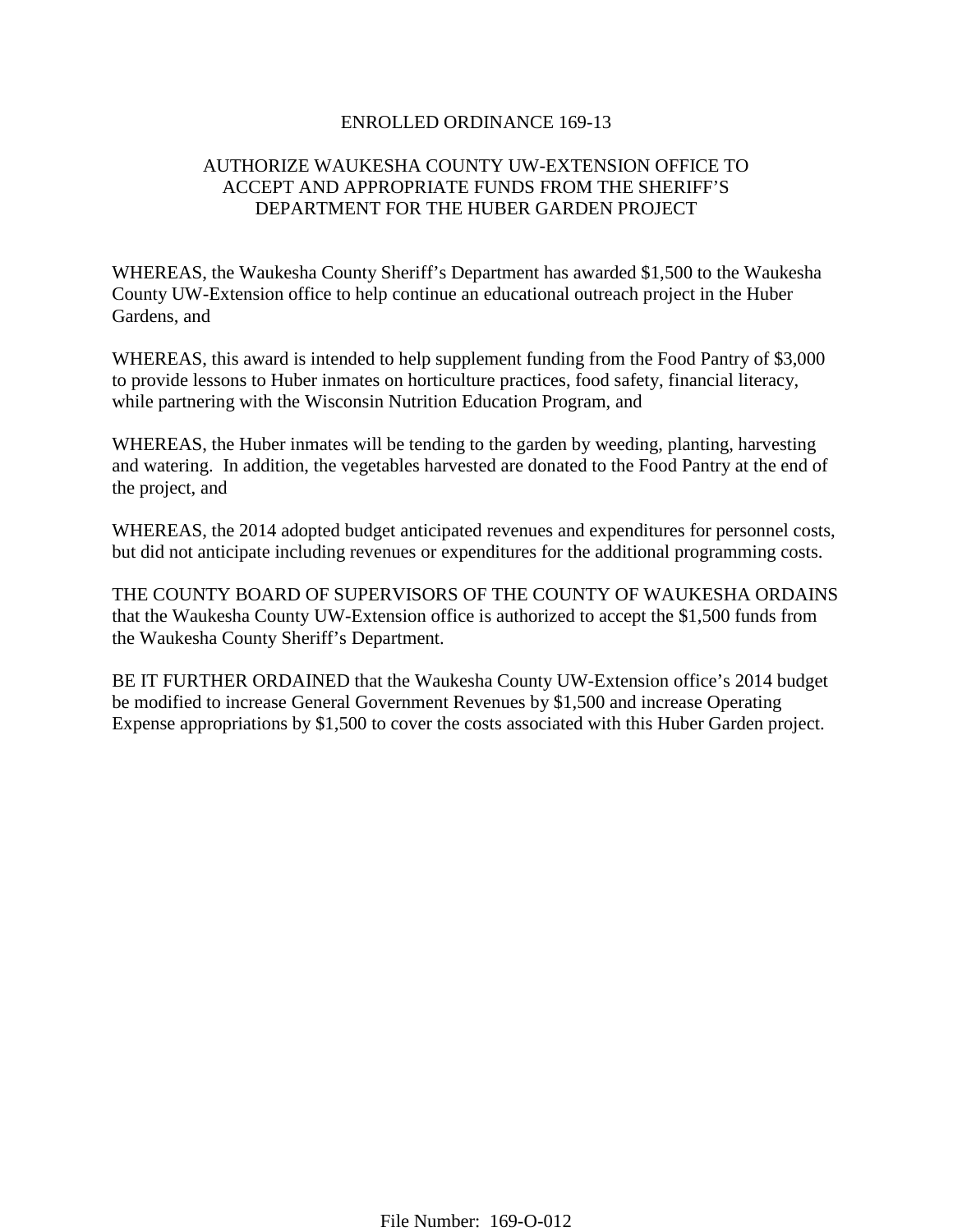## AUTHORIZE WAUKESHA COUNTY UW-EXTENSION OFFICE TO ACCEPT AND APPROPRIATE FUNDS FROM THE SHERIFF'S DEPARTMENT FOR THE HUBER GARDEN PROJECT

Presented by: **Executive Committee** 

 $\mathcal{L}$  $\overline{a}$ 

Paul L. Decker, Chair

Hammer Q.X James A. Heinrich

Walter L. Kolb

 $\mathbf{D}$ Swan

Peter M. Wolff

Gilbert W.Y. erke

David D. Zimmermann

 $3/27/14$ 

Approved by: **Finance Committee** 

James A. Heinrich, Chair Eric Highum

Richard Morris

Larry Nelso

Duane E. Paulson

Steve Whittow

 $\overline{\mathscr{O}}$ William J. Záborowsl

The foregoing legislation adopted by the County Board of Supervisors of Waukesha County, Wisconsin, was presented to the County Executive on:

Kause illes

Kathleen Novack, County Clerk

The foregoing legislation adopted by the County Board of Supervisors of Waukesha County, Wisconsin, is hereby:

Approved: Vetoed:

Date:

Date:

Daniel P. Vrakas, County Executive

169-0-012